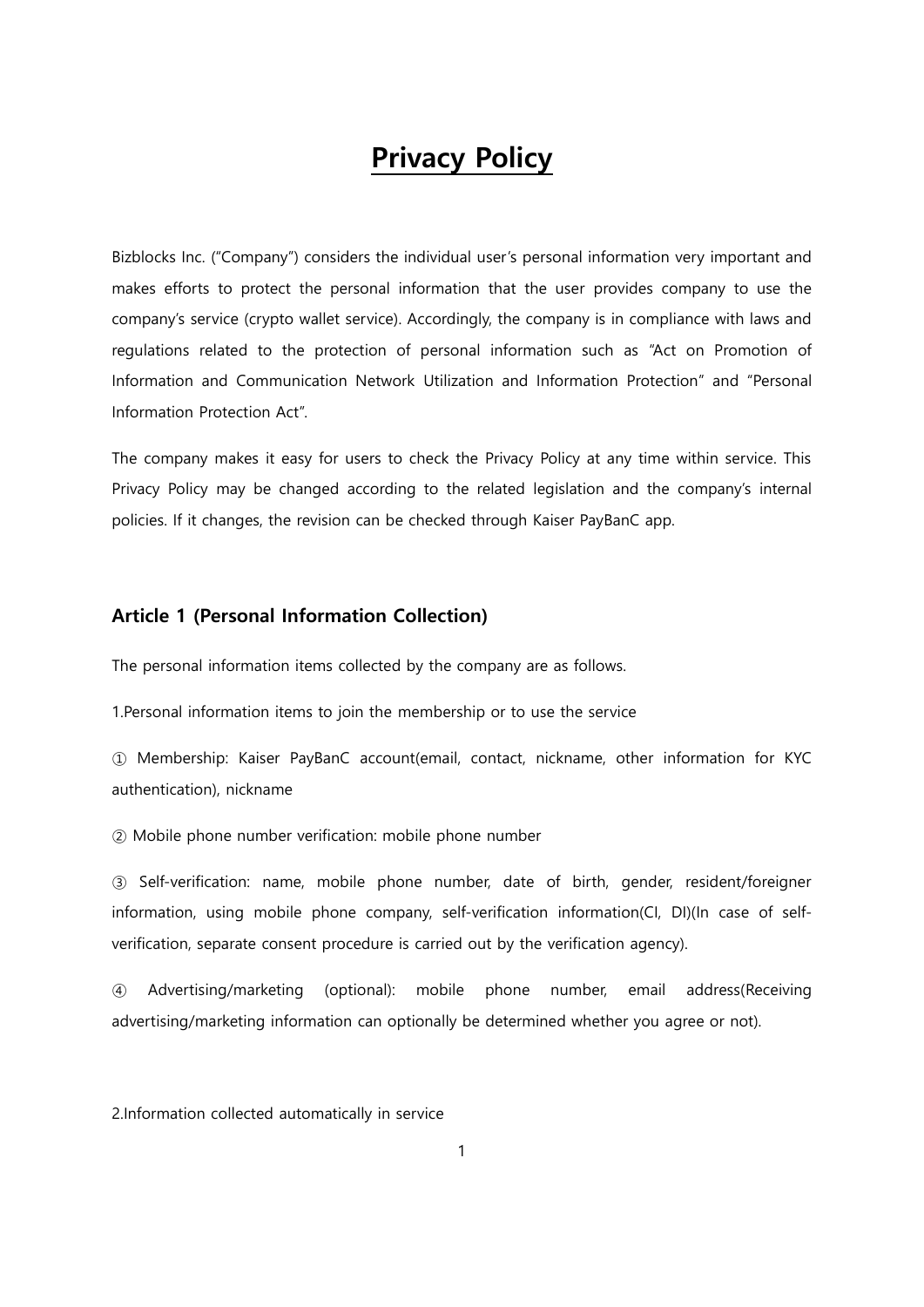Information can be generated or collected automatically during the course of using the service for the purpose of securing service stability, providing safe services and limiting violations of law and service terms and conditions.

① Service use history, access log, transaction record, IP information, cookies, bad and fraudulent use history, mobile device information(model name, mobile phone company information, OS information, screen size, language and country information, advertisement ID, device identification and etc)

② Illegal and negative access to service and service application and related records, records of attempts to access to service and necessary information to check the safe operating circumstances

3. Additional information collected for the customer consultation

- ① Common: mobile phone number, Kaiser PayBanC account
- ② Mobile phone number change: data to verify mobile phone company

4. How to collect the personal information

- ① Collection through mobile app, email, customer service, phone and etc
- ② Collection from other service through consent provided by third parties
- ③ Collection through automatic collecting device

### Article 2 (Purpose of personal information processing)

The company processes the user"s personal information for the following purposes. Personal information being processed shall not be used for any other purpose than the following and if the purpose of use is changed, the company will implement the necessary measures such as obtaining separate approval in accordance with Article 18 of the Personal Information Protection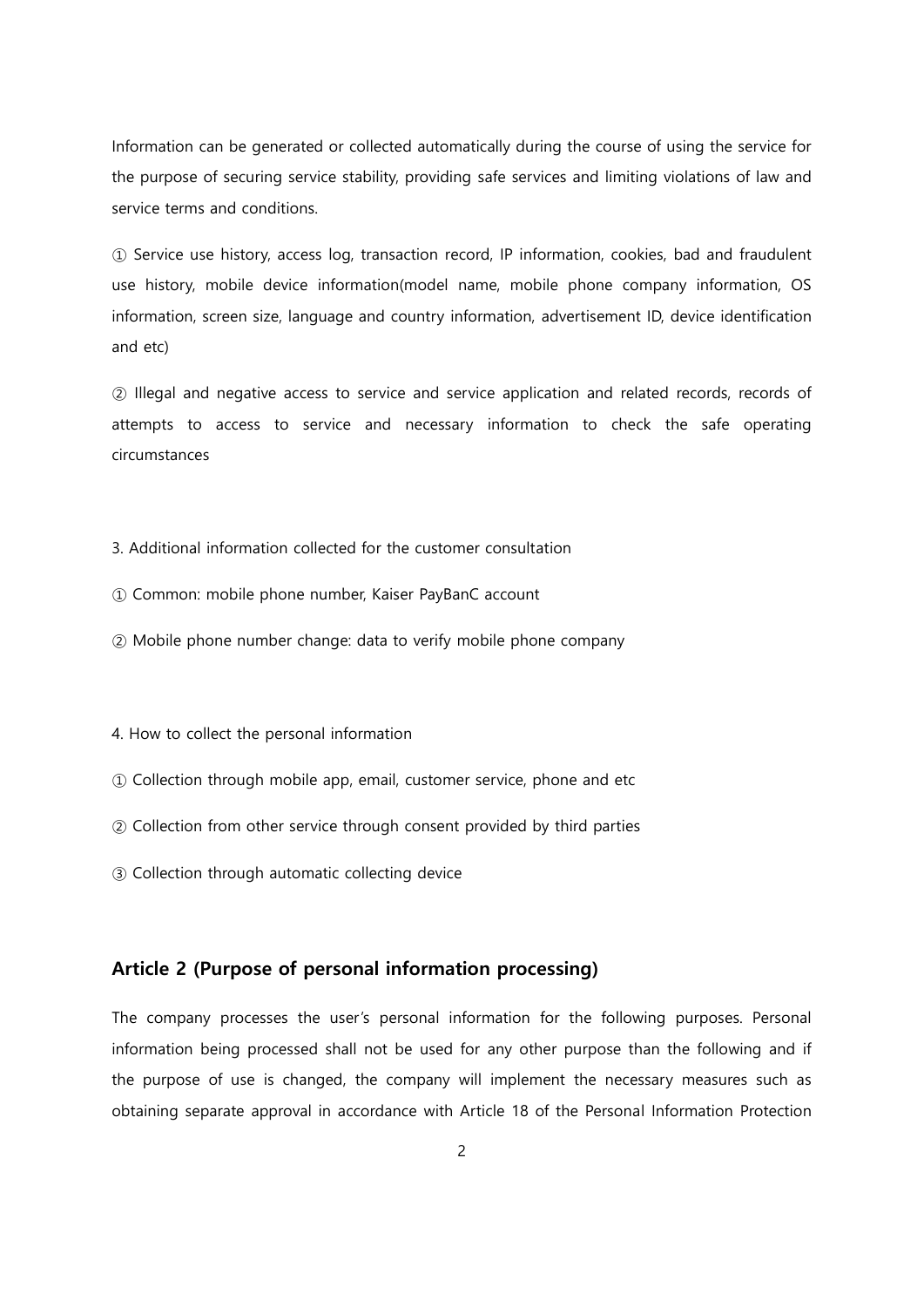Act.

1.Users Information Management

① User identification, user information management and various notices passing

② Develop new service d, provide various service

③User consultation and public complain processing and compensation for customer damage

④Account closing process through non-facing self-verification, personal information change and transfer password initialization and etc

#### 2.Provide service

① Confirm oneself and transfer history of cryptocurrency.

② Overall service management such as cryptocurrency transfer in and out.

③ When interworking with the exchange and other wallets, settlement and reconciliation by transaction.

#### 3.Instruct event information

① Provide various information about event and advertisement.

② Provide new service and customized service.

#### Article 3 (Retain the personal information and period of using)

The company retains the personal information according to law and proceeds it within the period which the user has assented when collecting the personal information. Respective period of holding and using is as follows.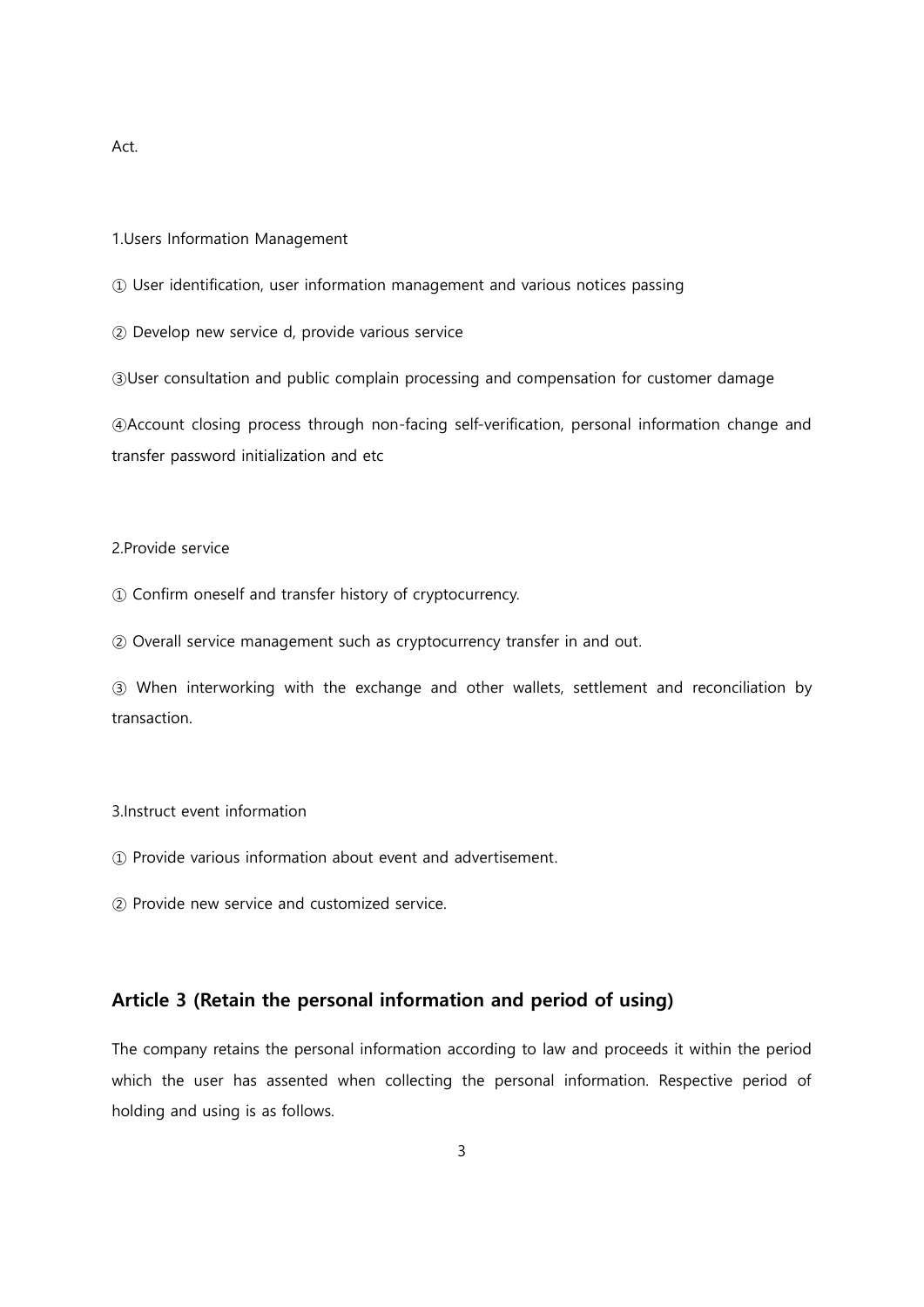### 1. Retention and use period of personal information

| Classification          | Reason to retain                                | Period of use             |
|-------------------------|-------------------------------------------------|---------------------------|
| Join membership         | Member management                               | When withdrawing          |
|                         | Consulting with users                           |                           |
|                         | Resolve public complaint                        |                           |
| Additional verification | Member withdrawal processing                    | 5 years after withdrawing |
| Cryptocurrency          | $\cdot$ Verification the identity by the use of | 5 years after withdrawing |
| deposit/withdrawal      | the service provided by the company             |                           |
|                         | Information management of the                   |                           |
|                         | withdrawal processing in the case of            |                           |
|                         | transferring cryptocurrency                     |                           |
|                         | Determination of the transaction                |                           |
|                         | relation                                        |                           |

However, if investigation and examination are in progress due to violation of relevant law and regulation, it will be retained and used until the end of investigation and examination.

### 2. Retain by laws according to the service provided

① In principle, the personal information of the user is destroyed without delay when the purpose of collecting and using information is achieved. However, according to the internal policy to prevent disputes due to fraudulent use of the service, fraudulent use records can be retained for one year.

② The company separately stores, manages and destroys the personal information of members who have not used the service for one year in accordance with the laws and regulation of 'Personal information valid period'. The personal information stored separately shall be stored for four years and destroyed without delay. If law imposes an obligation to keep information for a certain period of time, it will keep the personal information safely during that period.

| Classification |  |                        | Related laws |  |         |    | Period of use      |  |
|----------------|--|------------------------|--------------|--|---------|----|--------------------|--|
| Record         |  | l on contract or I Law |              |  | related | to | consumer   5 years |  |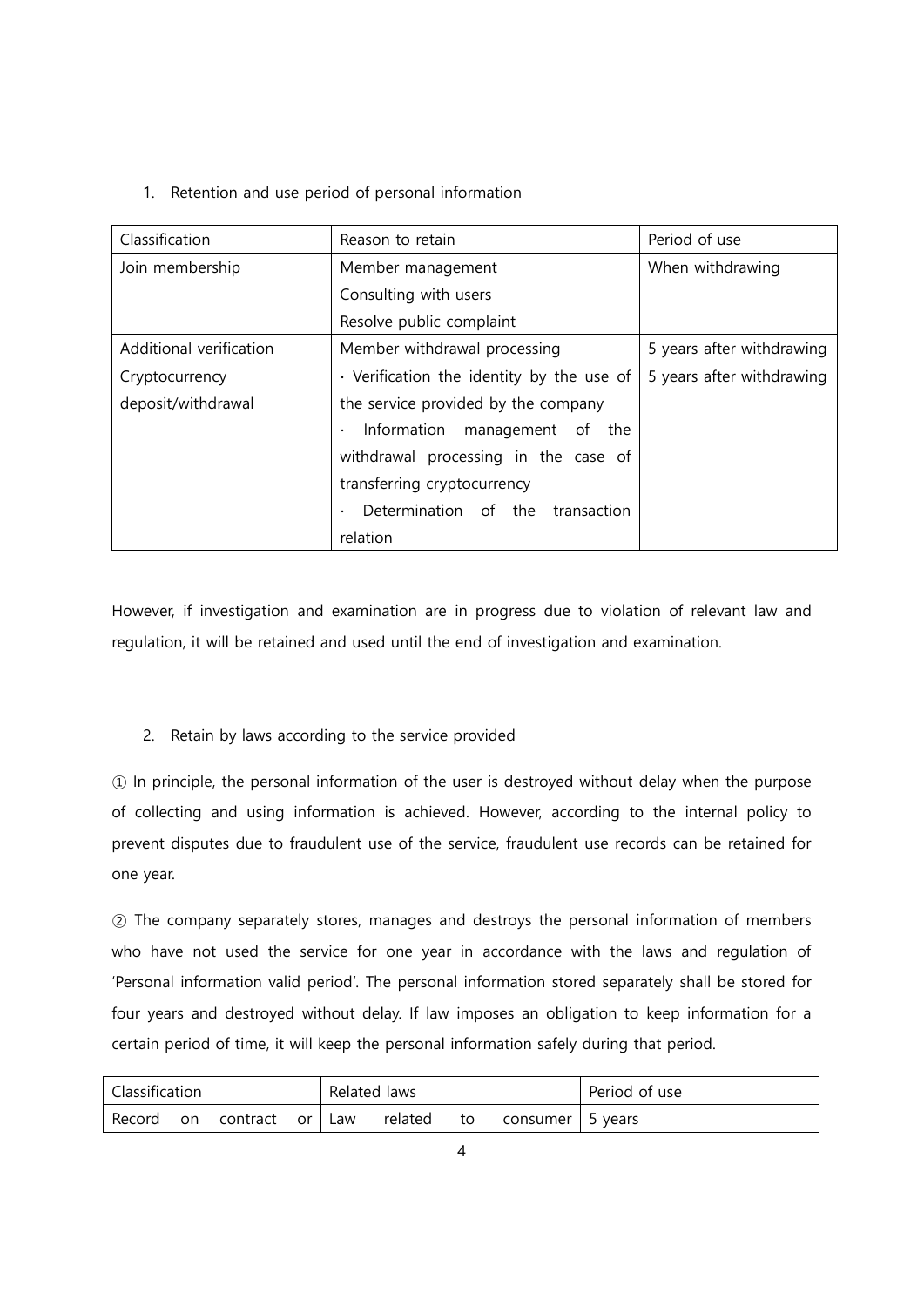| withdrawal                   | protection in e-commerce            |                     |
|------------------------------|-------------------------------------|---------------------|
| of<br>Records<br>consumer    |                                     | 3 years             |
| complaints or disputes       |                                     |                     |
| display<br>Records of<br>and |                                     | 6 months            |
| advertisement                |                                     |                     |
| Records of wrong deposit     |                                     | 5 years             |
| Records of self-verification | Information<br>Network<br>Act<br>on | 6 months            |
|                              | Information<br>Promotion<br>and     |                     |
|                              | Protection                          |                     |
| Records of login             | Communication<br>Act<br>on          | 3 <sub>months</sub> |
|                              | Confidentiality Protection          |                     |

## Article 4 (How to exercise the rights and duties of users and legal representatives)

- 1. Users can exercise their rights their rights to view, correct, delete and request to stop processing of the personal information to the company at any time. However, the exercise of rights such as review, correction, delete, request to stop processing of personal information may be restricted in accordance with the Personal Information Protection Act Article 35 (4), Article 36(1), Article 37(2), etc.
- 2. The user"s right can be exercised through written email or FAX in accordance with Article 41, Paragraph 1 of Enforcement Ordinance of Protection of Personal Information and the company will take action without delay.
- 3. The exercise of the rights under Paragraph 1 may be done through the legal representative of the user or the authorized person. In this case, the power of attorney according to Form11 of the Annexed Paper of the Enforcement Regulation of the Personal Information Protection must be submitted.
- 4. When requesting correction or deletion of personal information, if other statute specifies that personal information is the object of collection, it cannot be requested to be deleted.
- 5. If the user requests to view, correction and stop processing, the company confirms whether the person who has done is the right person or his/her legitimate agent.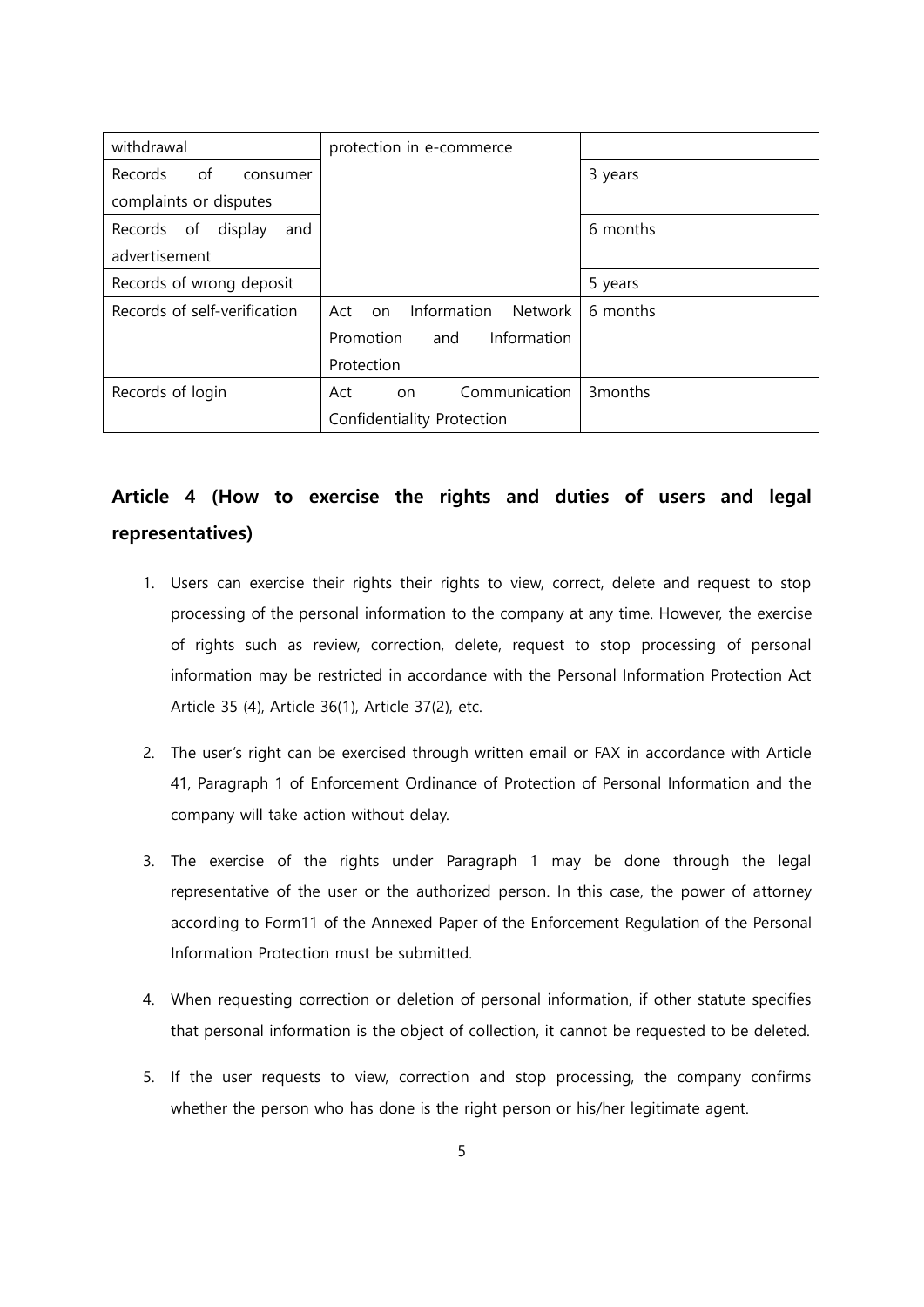#### Article 5 (Shredding of Personal Information)

- 1. When personal information becomes unnecessary such as the expiration of the period of personal information holding and the achievement of the purpose of processing, the company destroys the personal information without delay.
- 2. The way to destroy the personal information is as follows

① Destroy permanently personal information stored in electronic file format so that the record cannot be played

② Shred with shredding machine or burn up the personal information recorded and stored in paper document

## Article 6 (Technical and administrative protection measures of personal information)

The company provides the following technical and administrative measures to ensure the safety of personal information so that it is not lost stolen, leaked, altered or damaged while it is processing the user"s personal information.

1. Establish an internal management plan

The company established and implements an internal management plan for the safe management of personal information processed by the company.

2. Encryption of the user"s personal information

The company stores and manages personal information such as user"s password and bank account using a secure password algorithm.

3. Countermeasures against hacking and etc

The company is making efforts to protect personal information of users from being leaked or damaged by hacking or computer viruses. The company is backing up frequently in order to protect personal information damage and use the latest vaccine program to prevent personal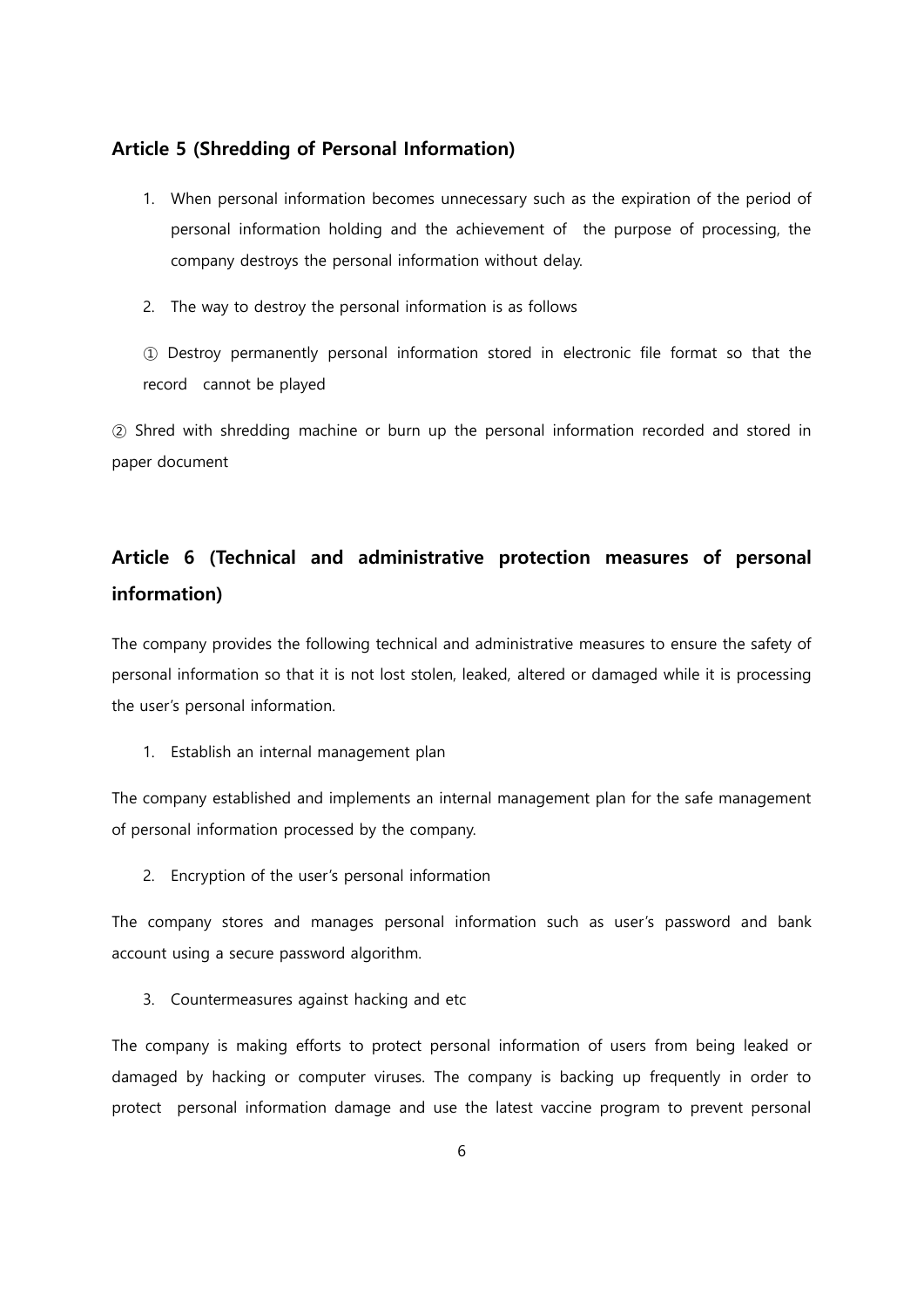information or data from being leaked or damaged and makes personal information on the network through encrypted communication be transmitted safely.

4. Minimization and training of personal information handlers

The company restricts the personal information handler to the minimum necessary for the performance of its business operation and makes the importance of protecting personal information through administrative measures such as training of personal information handlers be recognized.

## Article 7 (Matters concerning the installation, operation and rejection of automatic personal information collection device)

The company stores cookies that store and retrieve the information frequently in order to provide the users with convenience in service. Cookies are a small amount of information that website sends to a customer's computer browser (such as Internet Explorer).

1. Purpose of using cookies

Cookies are used to store setting that users prefer and support much faster web environment and improve the service for convenient use. This makes it easier for users to use the service.

## Article 8 (Person in charge of personal information protection and responsible department)

1. The company has designated the related department and the person in charge of personal information in order to protect the personal information of user and to deal with complaint related to personal information as follows.

(Person in charge of personal information)

-Name: KwangSoon Han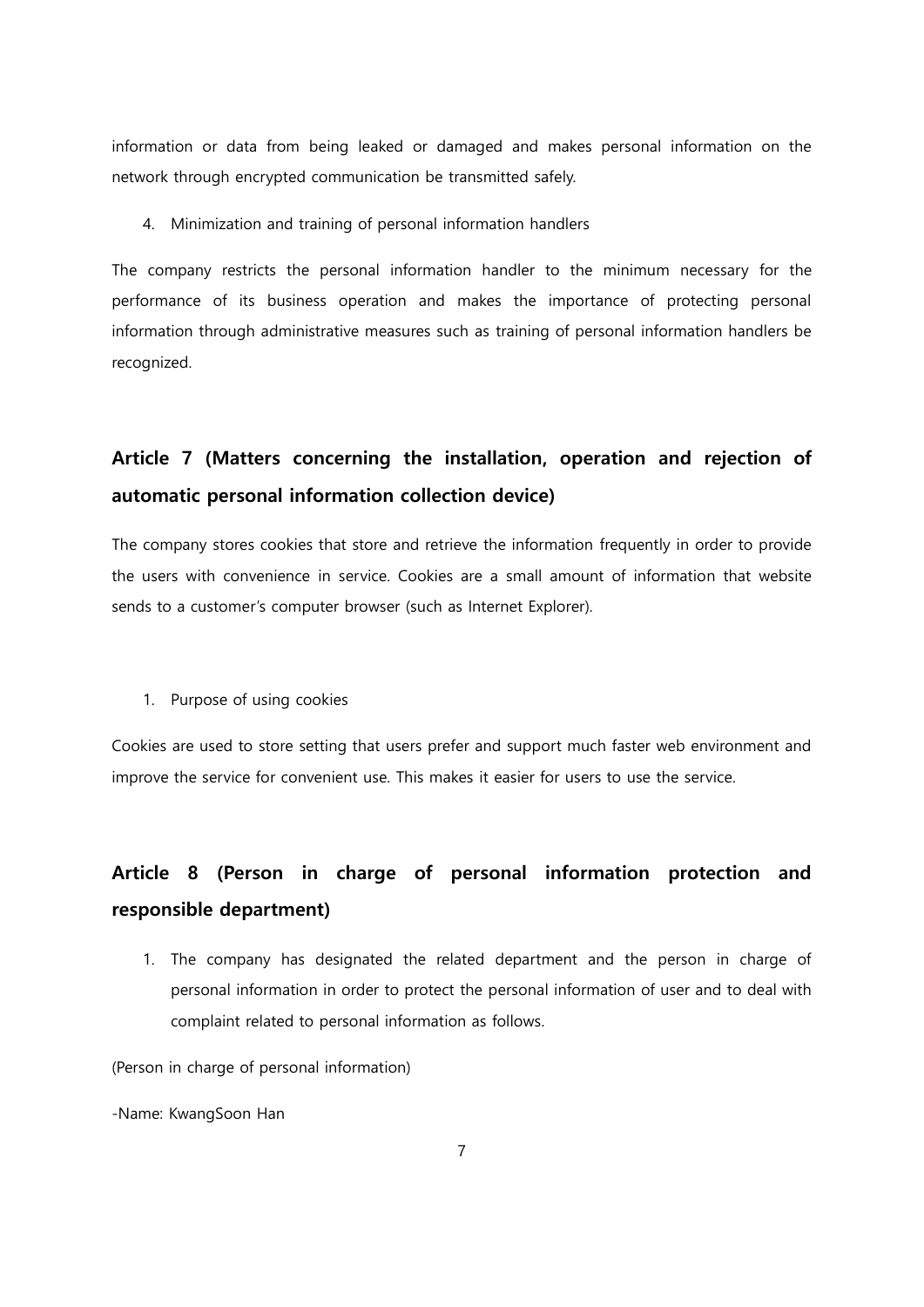-Title: Person in charge of personal information protection

-Phone number: +82-42-825-1370

-Email: [cs@bizblocks.io](mailto:cs@bizblocks.io)

2. You can contact to the person in charge of personal information protection and the department responsible for the protection of all personal information about public complaints that are generated by the users using the company"s services. The company will answer and process to the inquiries of users.

### Article 9 (Method of saving the infringement of the rights)

If you need help related to save from damage, consultation about infringement of personal information, you can contact to the following organizations

Personal Information Infringement Reporting Center(run by Korea Internet Promotion Agency)

-Hompage : privacy.kisa.or.kr

-Phone number: 118

Personal Information Dispute Coordinating Committee

-Homepage: [www.kopico.go.kr](http://www.kopico.go.kr/)

-Phone number: 1833-6972

Supreme Prosecutor Office Cyber-crime Investigation Unit

-Homepage: [www.spo.go.kr](http://www.spo.go.kr/)

-Phone number: 02-3480-3573